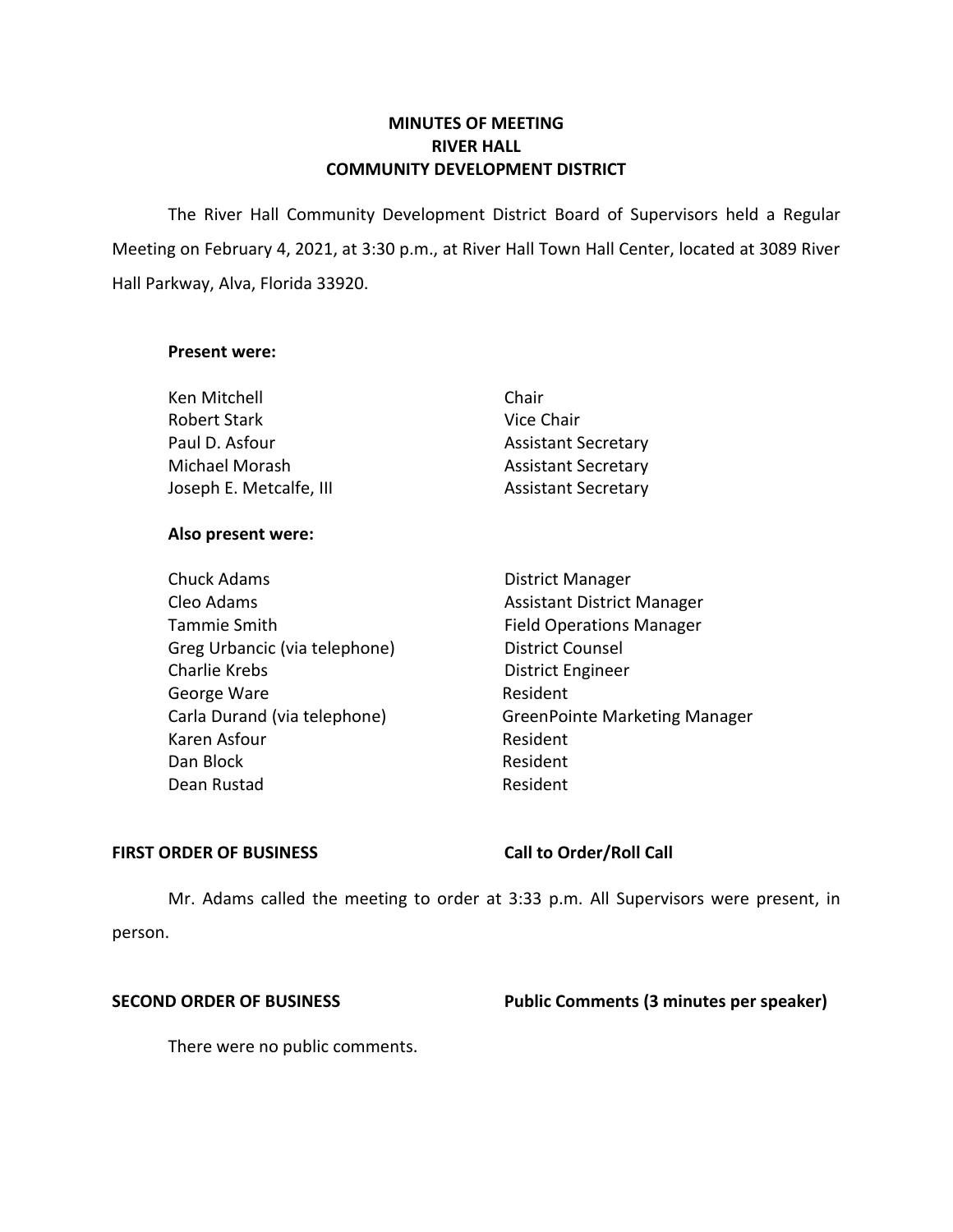# **THIRD ORDER OF BUSINESS Developer Update: Development and Master Association Activities**

 The Developer was not present. Mr. Mitchell asked for a copy of the Master Concept plan. Discussion ensued regarding Parcel S, Country Club residents and the Tiki Bar and pool area. Mr. Stark asked for a copy of the District Engineer's drawings, showing access to the Tiki Bar area.

### **Perimeter FOURTH ORDER OF BUSINESS Update: Perimeter Access Control Initiatives**

 Mr. Adams stated a lock was missing from a gate and asked if there was any feedback from LAMSID. Mr. Krebs replied no and stated that someone from LAMSID was removing the locks and not replacing them. Mr. Stark stated that cameras would be installed around the River Hall communities so that the Board and Staff can identify who is accessing the area at night. Discussion ensued regarding perimeter access control, Florida Power & Light (FPL) employees leaving the gated unlocked, nighttime activity in the area, a stone fence and brush clearing work in Portico.

 Mr. Stark read the following e-mailed note from a member of the Kasl family, residing in Hampton Lakes (HL), into the record:

 "We are very concerned with the development of Portico directly behind our house. Are there plans to put up some sort of fence, natural or otherwise, to separate the communities? We pay to have a gated community and do not want them coming over to access our ponds. There are kids riding ATVs back there already and we only foresee it getting worse."

 Referencing an area map, the Board and Staff discussed the location of the Kasl property, the layout of the Portico property, the land bridge that crosses from Portico into HL, placing barricades on both sides of the property, cost-sharing and installing a fence to secure the area. The Board's consensus was to add a portion of fence on District property on the Cascade side of Portico. Mr. Adams stated the fence could be funded with construction funds. Staff would obtain a proposal.

2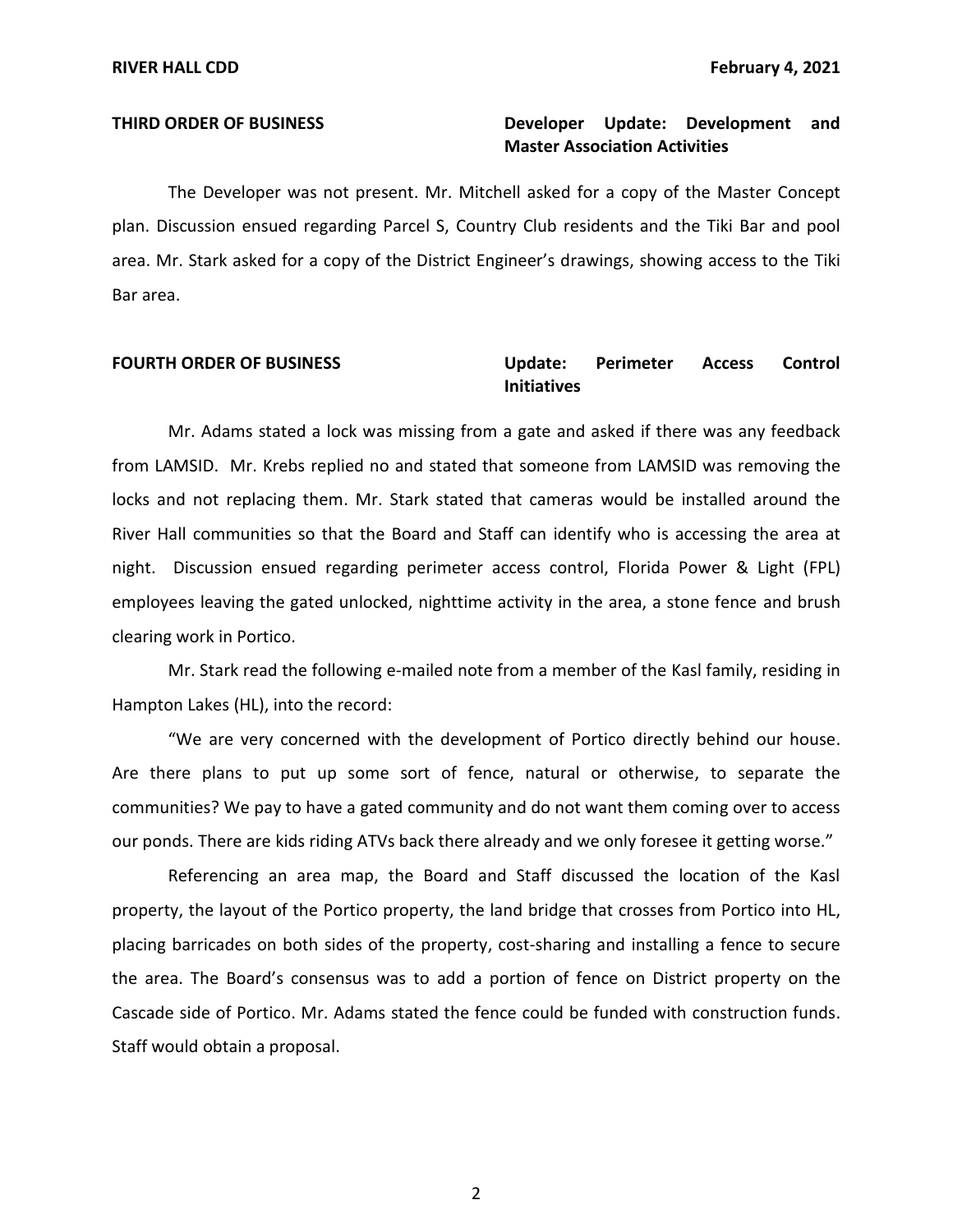**FIFTH ORDER OF BUSINESS Consideration of Fence and Landscaping Easement** 

 Mr. Urbancic presented the Fence and Landscaping Easement between RH Venture THC, LLC and the CDD. The Agreement required a legal description, which Mr. Krebs was still working on. Asked if the Agreement could be approved without the attachment, Mr. Adams replied affirmatively.

 **On MOTION by Mr. Asfour and seconded by Mr. Morash, with all in favor, the updated Fence and Landscaping Easement between RH Venture THC, LLC and the CDD, was approved.** 

 Asked about the status of a fence that would be installed along the south and north sides of River Hall, Mrs. Adams stated it was ordered and should be delivered within 12 weeks. Regarding whether access through the north gate would require a different fob from the Amenity Center, Mr. Adams stated that was an HOA issue.

# SIXTH ORDER OF BUSINESS **Approval of Additional Wayfinding Sign on the Parkway Adjacent to the Hampton Lakes Monument**

 Referencing photographs of signage adjacent to the HL monument, Ms. Durand stated she requested an additional sign from Pulte to be installed after the monument. Discussion ensued regarding where the additional sign should be placed. A Board Member suggested relocating the existing sign 200' feet back toward the parkway to indicate that the Country Club is straight ahead and HL is to the right. Ms. Durand would revisit this and present it to the Board for consideration at the March meeting.

### **Acceptance Statements as of December 31, 2020 SEVENTH ORDER OF BUSINESS Acceptance of Unaudited Financial**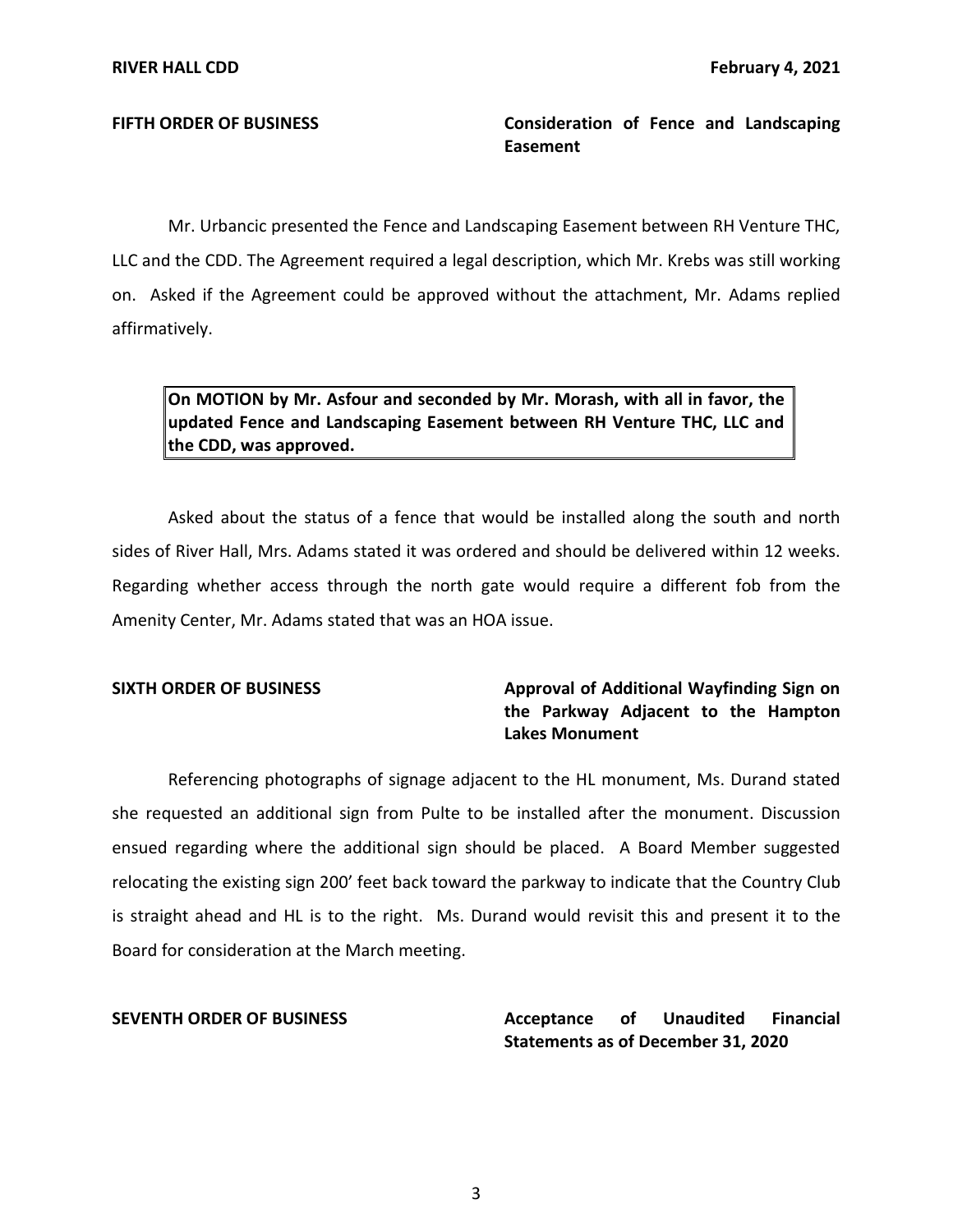Mr. Adams presented the Unaudited Financial Statements as of December 31, 2020. The financials were accepted.

EIGHTH ORDER OF BUSINESS **Approval of January 7, 2021 Regular Meeting Minutes** 

Mr. Metcalfe presented the January 7, 2021 Regular Meeting Minutes. The following changes were made:

Line 10: Change "Joseph E. Metcalfe," to "Ken Mitchell"

Line 11: Change "Ken Mitchell" to "Robert Stark"

Line 26 and throughout: Change "Hegan" to "Hagan"

Line 81: Change "Mr. Mitchell" to "Mr. Stark"

 **On MOTION by Mr. Asfour and seconded by Mr. Morash, with all in favor, the January 7, 2021 Regular Meeting Minutes, as amended, were approved.** 

## **NINTH ORDER OF BUSINESS Staff Reports**

## **A. District Engineer:** *Hole Montes*

 Mr. Krebs stated the sketch and legal documents for the fence permit were completed and transmitted to Mrs. Adams to be processed with the County. The legal description for the Easement Agreement was in progress and would be completed once he determines the area that is crossing from CDD property into HOA property.

 **B. District Counsel:** *Coleman, Yovanovich & Koester* 

There being nothing further to report, the next item followed,

# **C. District Manager:** *Wrathell, Hunt and Associates, LLC*

- **NEXT MEETING DATE: March 4, 2021 at 3:30 P.M.** 
	- o **QUORUM CHECK**

All Supervisors confirmed their attendance at the March 4, 2021 meeting.

# **D. Operations Manager:** *Wrathell, Hunt and Associates, LLC*

Mrs. Adams reported the following: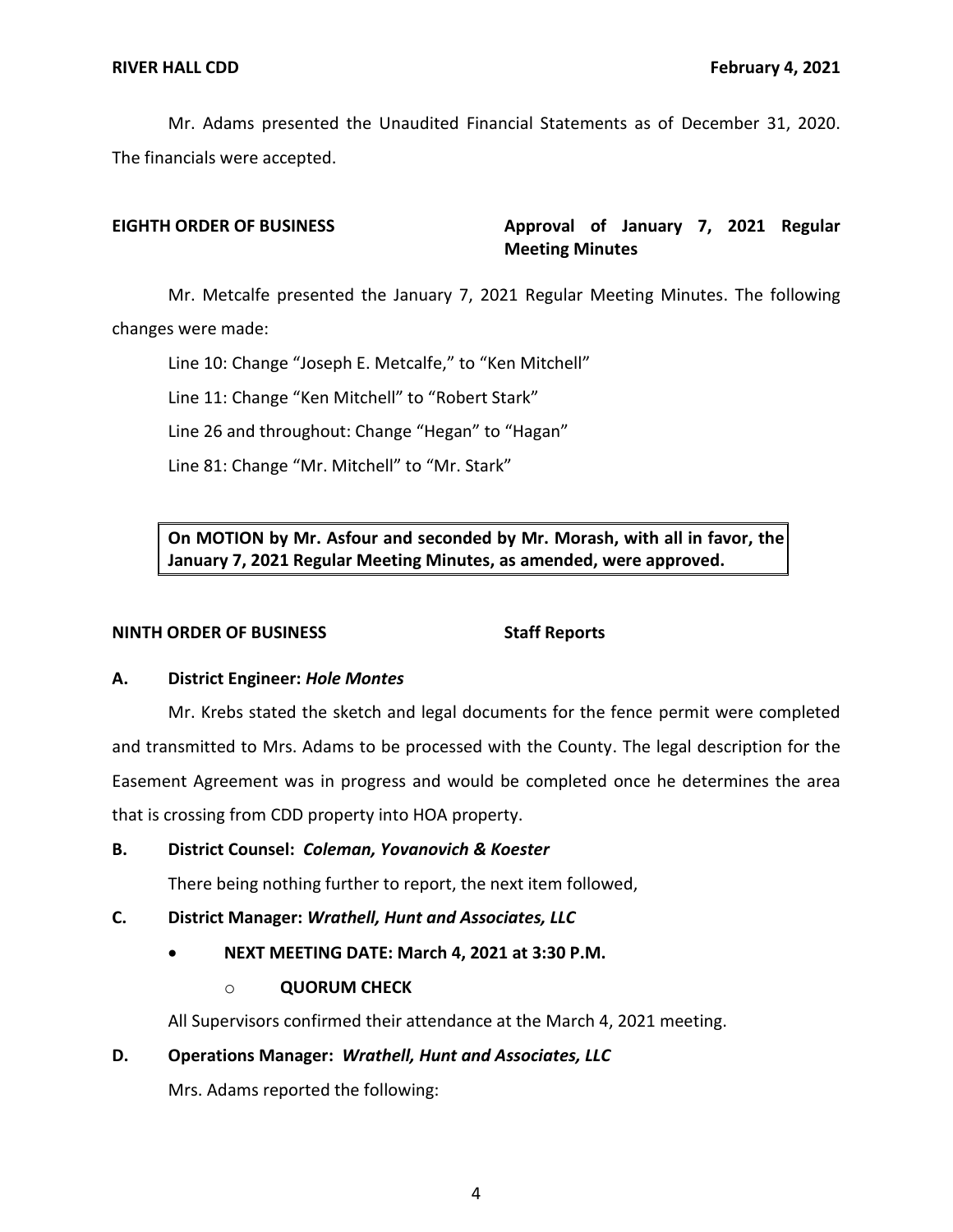- $\triangleright$  Staff was still pursuing quotes for the bush hogging; two quotes were anticipated.
- $\triangleright$  Drainage pipe inspections were scheduled to commence the week of March 8, 2021.
- $\triangleright$  GulfScapes would inspect the drainage issue on Moss Way within the next week.
- $\triangleright$  The hog trapper did not have any updates for this meeting. Ms. Smith presented the February Field Operations Report.

# **TENTH ORDER OF BUSINESS Public Comments: Non-Agenda Items** *(3 minutes per speaker***)**

 Resident George Ware requested clarification of which entity would control access to the Tiki Bar and pool area and asked who installed the roadway. Mr. Adams stated access to the installed the roadway and the CDD controls the ponds and conservation areas in that area. new amenities would be controlled by the Country Club/Hampton Golf. The Developer

# **ELEVENTH ORDER OF BUSINESS Supervisors' Comments/Requests**

 Mr. Stark stated, in researching the HOA Covenants, he felt that the verbiage in a paragraph titled "Conservation Areas" needed to be revised with stronger language to restrict dirt bikes, ATVs and trucks from the preserves. He contacted Mr. Urbancic about this issue.<br>Discussion ensued regarding the Covenants, restricting access to the preserves, the Discussion ensued regarding the Covenants, restricting access to the preserves, the conservation easement, the South Florida Water Management District (SFWMD), Chapter 120 of the Florida Statutes, a resident mailing list and enforcement. Mr. Urbancic suggested that Staff submit a letter to the HOA asking the HOA to revise the language in the Covenants to notify residents to keep motorized vehicles out of the conservation areas.

### **TWELFTH ORDER OF BUSINESS Adjournment**

 **On MOTION by Mr. Morash and seconded by Mr. Mitchell, with all in favor, the meeting adjourned at 4:42 p.m.**